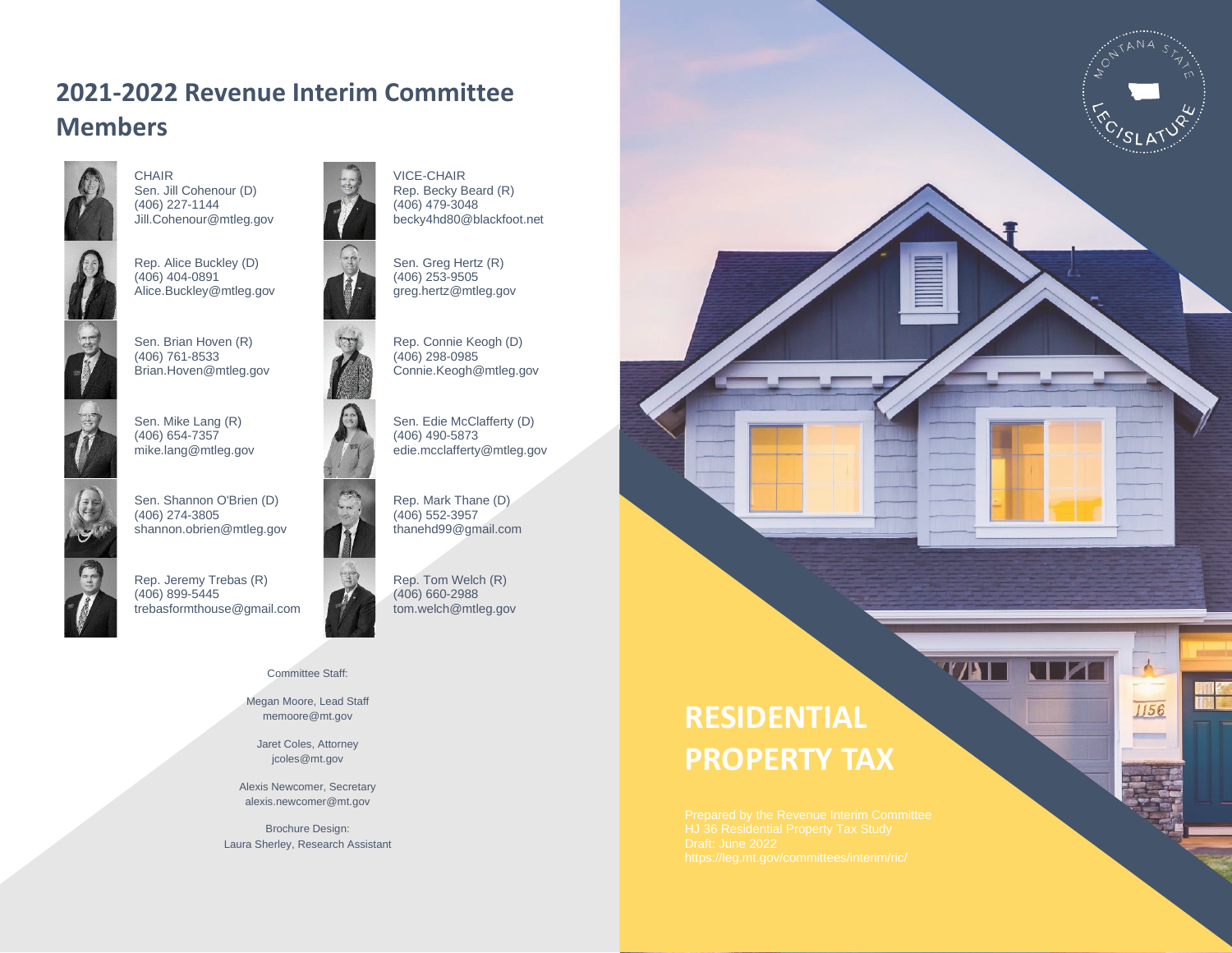## **Residential Property Tax**

#### **What are property taxes?**

A property tax is a tax levied on the value of property. Property taxes are levied on land, buildings, and certain business property.

Residential property taxes are billed annually and due in two payments. Homeowners with a mortgage often pay property taxes monthly with their mortgage payment.

#### **Property Taxes Are Largest Source of State and Local Revenue**

Property tax revenues totaled \$1.93 billion in FY 2019. Property taxes are the largest source of state and local tax revenue, accounting for about 39%

of total state and local tax collections. Individual income and corporate income taxes account for about 34% of state and local tax revenue.

Under state law, the property tax is the only tax many cities and counties may levy. A limited number of localities are permitted to impose local option resort taxes and some counties levy marijuana taxes.

FY 2019 State and Local Tax Revenue in Montana



- **Individual and Corporate Income Tax**
- Motor Fuel Taxes and Vehicle Registrations
- **Severance & Other Taxes**
- Sales & Excise Taxes
- *Source: Department of Revenue*

#### **Property Tax Assistance and Appeals**

Call your local Department of Revenue office to apply for a property tax assistance program or appeal your property value.

Montana has four property tax assistance programs.

- **Property Tax Assistance Program**: Reduces the tax rate on the first \$200,000 of market value for a primary residence owned by a single person with income below \$23,385 or a married person or head of household with income below \$31,181.
- **Elderly Homeowner and Renter Tax Credit**: Income tax credit for homeowners or renters age 62 or older with household income of less than \$45,000. Refundable credit of up to \$1,150 based on property taxes or rent paid in the prior year on a primary residence.
- **Disabled Veteran Program**: Reduces the tax rate on the primary residence of a disabled veteran or surviving spouse with income below \$54,067 for a single disabled veteran, \$62,385 for a married or head of household disabled veteran, or \$47,136 for an unmarried surviving spouse.
- **Intangible Land Value Property Exemption**: Exempts the appraised land value that exceeds 150% of the appraised value of the primary residence and improvements for property owned by a family for at least 30 years.

The Department of Revenue mails notices of residential property values in the summer of odd-numbered years. Property owners may appeal the property value by following the instructions on the notification letter.

> MONTANA LEGISLATIVE SERVICES DIVISION Revenue Interim Committee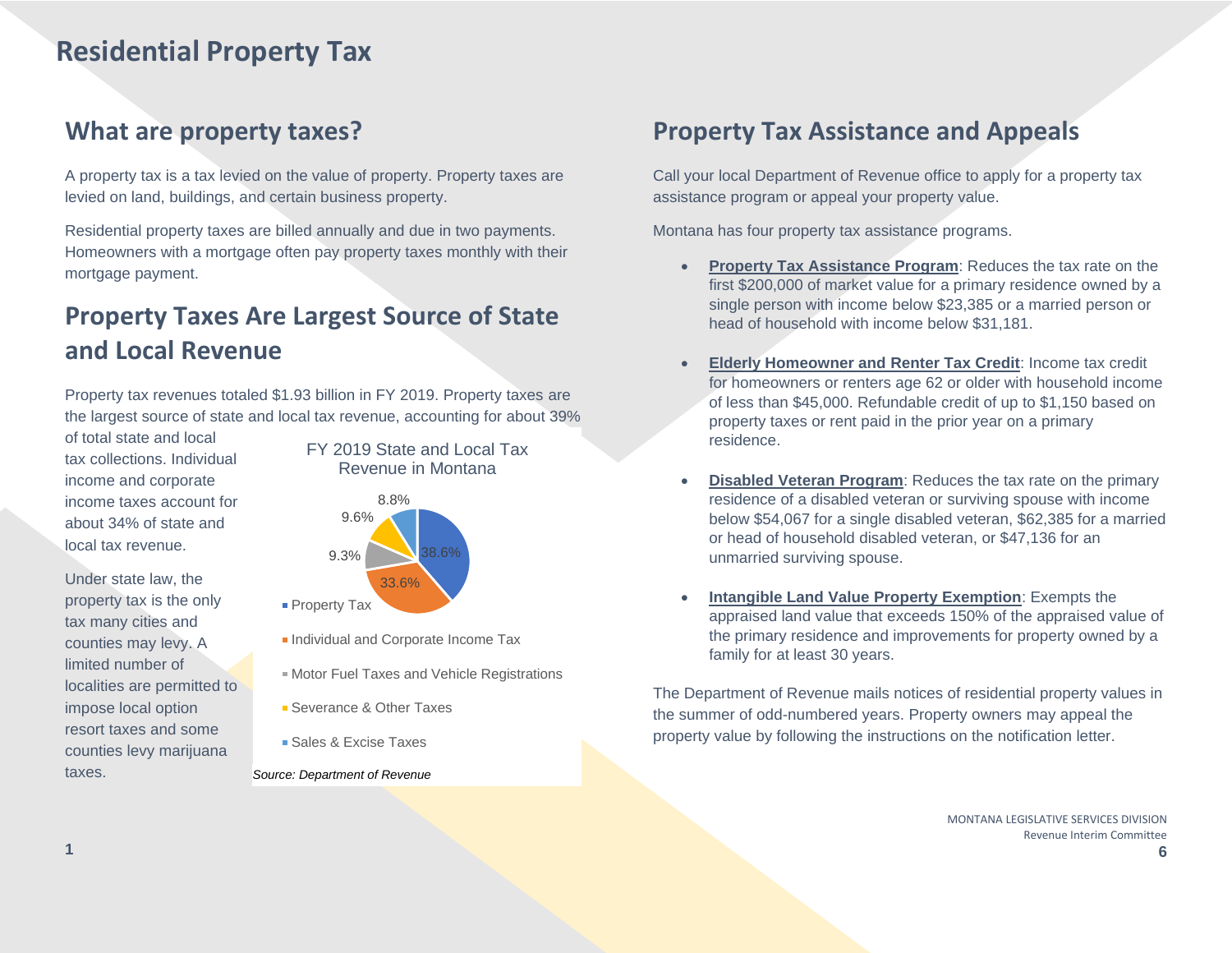## **Residential Property Tax**

## **Residential Property Pays Largest Share of Property Taxes**

There are 16 classes of property in Montana with tax rates that vary by class and range from 0.9% of market value to 100% of net proceeds of mines. In 2020, taxes levied on residential property accounted for 50% of the property taxes collected in the state. Taxes on commercial property and non-electrical generating property of electric utilities each added another 15%.



Residential, commercial, and agricultural property are revalued every 2 years and forest property is revalued every 6 years. All other property is valued annually.

#### **More than Half of Montana Property Taxes Fund Schools**

Of the \$1.99 billion in property tax revenue collected in FY 2022, \$1.12 billion funds K-12 education.

- Local school district property taxes totaled \$658 million, or onethird of collections.
- County-wide school levies make up another 6.5%, or \$130 million.
- Of state property tax collections, \$334 million is deposited in the general fund. Though not directly earmarked for K-12 funding, the revenue accounts for less than half of the \$881 million in general fund revenue budgeted for schools in FY 2022.

The remaining 44% of property taxes are distributed as follows: 27.6% to counties, 10.5% to cities and towns, 4.5% to fire and miscellaneous districts, and 1.1% to higher education.



Revenue Interim Committee

**3**

4